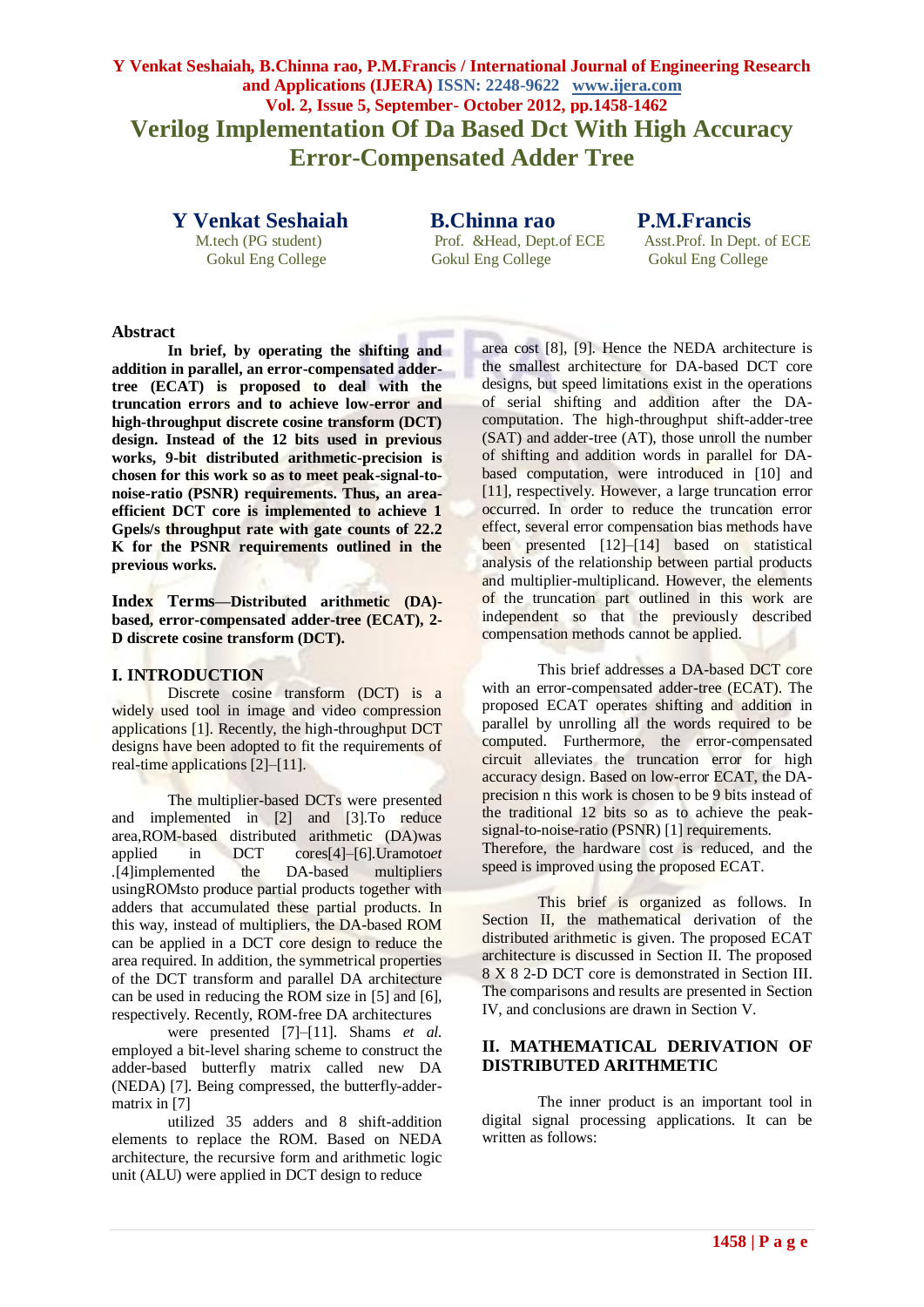**Y Venkat Seshaiah, B.Chinna rao, P.M.Francis / International Journal of Engineering Research and Applications (IJERA) ISSN: 2248-9622 www.ijera.com**

 **Vol. 2, Issue 5, September- October 2012, pp.1458-1462**

$$
Y = \mathbf{A}^T \mathbf{X} = \sum_{i=1}^L A_i X_i
$$
 (1)

Where A*i,*X*i* and L are ith fixed coefficient, ith input data, and number of inputs, respectively. Assume that coefficient 4i is Q-bit two's complement binary fraction number. Equation (1) can be expressed as follows:

$$
Y = \begin{bmatrix} 2^{0} & 2^{-1} & \cdots & 2^{-(Q-1)} \end{bmatrix}
$$
  
\n
$$
\begin{bmatrix} A_{1,0} & A_{2,0} & \cdots & A_{L,0} \\ A_{1,1} & A_{2,1} & \cdots & A_{L,1} \\ \vdots & \vdots & \ddots & \vdots \\ A_{1,(Q-1)} & A_{2,(Q-1)} & \cdots & A_{L,(Q-1)} \end{bmatrix} \begin{bmatrix} X_{1} \\ X_{2} \\ \vdots \\ X_{L} \end{bmatrix}
$$
  
\n
$$
= \begin{bmatrix} 2^{0} & 2^{-1} & \cdots & 2^{-(Q-1)} \end{bmatrix} \begin{bmatrix} y_{0} \\ y_{1} \\ \vdots \\ y_{(Q-1)} \end{bmatrix} \begin{bmatrix} y_{1} \\ y_{2} \\ \vdots \\ y_{(Q-1)} \end{bmatrix} \begin{bmatrix} 0 \\ 0 \\ 0 \\ 0 \end{bmatrix}
$$

where 
$$
y_j = \sum_{i=1}^{L} A_{i,j} X_i, A_{i,j} \in \{0,1\}
$$
 for  $1 \le j \le (Q-1)$ , and  $A_{i,j} \in \{-1,0\}$  for  $j = 0$ .

Note that  $y_0$  may be 0 or a negative number due to two's complement representation. In (2), *y<sup>0</sup>* can be calculated by adding all X*i* values when  $A_{i,j}=1$  and then the transform output Y can be obtained by shifting and adding all nonzero yi alues. Thus the inner product computation in (1) can be implemented by using shifting and adders instead of multipliers. Therefore, low hardware cost can be achieved by using DA-based architecture.<br>Main Part (MP) Truncation Part (TP)<br>Truncation Part (TP)



Fig.1.Q P-bit words shifting and addition operations in parallel.

#### **III. ECAT ARCHITECTURE**

From (2), the shifting and addition computation can be written as follows:

$$
Y = \sum_{j=0}^{Q-1} y_j \cdot 2^{-j}.
$$
 (3)

 In general, the shifting and addition computation uses a shift-and-add operator [7] in VLSI implementation in order to reduce hardware cost. However, when the number of the shifting and addition words increases, the computation time will also increase. Therefore, the shift-adder-tree (SAT) presented in [10] operates shifting and addition in parallel by unrolling all the words needed to be computed for high-speed applications. However, a large truncation error occurs in SAT, and an ECAT architecture is proposed in this brief to compensate for the truncation error in high-speed applications.

 In Fig. 1, the Q P-bit words operate the shifting and addition in parallel by unrolling all computations. Furthermore, the operation in Fig. 1 can be divided into two parts: the main part (MP) that includes \_ most significant bits (MSBs) and the truncation part (TP) that has least significant bits (LSBs). Then, the shifting and addition output can be expressed as follows:

$$
Y = \text{MP} + \text{TP} \cdot 2^{-(P-2)}.
$$
 (4)

The output Y will obtain the P-bit MSBs using a rounding operation called post truncation (Post-T), which is used for high-accuracy applications. However, hardware cost increases in the VLSI design. In general, the TP is usually truncated to reduce hardware costs in parallel shifting and addition operations, known as the direct truncation (Direct-T) method. Thus, a large truncation error occurs due to the neglecting of carry propagation from the TP to MP. In order to alleviate the truncation error effect, several error compensation bias methods have been presented [12]–[14]. All previous works were only applied in the design of a fixed-width multiplier. Because the products in a multiplier have a relationship between the input multiplier and multiplicand, the compensation methods usually use the correlation of inputs to calculate a fixed [12] or an adaptive [13], [14] compensation bias using simulation or statistical analysis. Note that the addition elements  $y_{qp}$  in the TP in Fig. 1 (where  $1 \leq Q \leq (Q-1)$  and P-q- $1 \le p \le (P-1)$  are independent from each other. Therefore, the previous compensation method cannot be applied in this work, and the proposed ECAT is explained as follows.

*A. Proposed Error-Compensated Scheme* From Fig. 1, (4) can be approximated as

$$
Y \approx \text{MP} + \sigma \cdot 2^{-(P-2)} \quad \text{so}
$$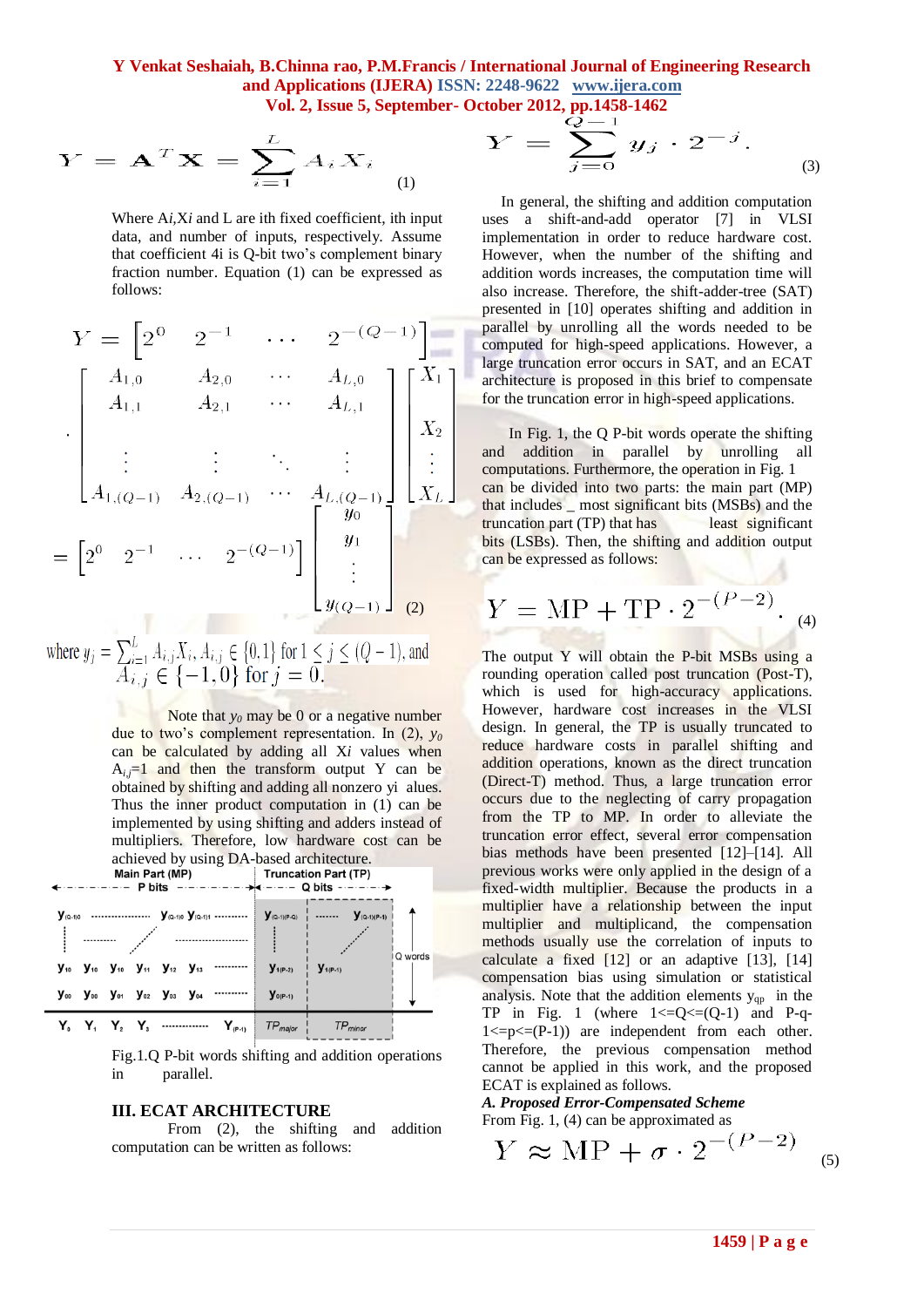## **Y Venkat Seshaiah, B.Chinna rao, P.M.Francis / International Journal of Engineering Research and Applications (IJERA) ISSN: 2248-9622 www.ijera.com Vol. 2, Issue 5, September- October 2012, pp.1458-1462**

a,

where  $\sigma$  is the compensated bias from the TP to the MP as listed in  $(6)$ – $(8)$ 

$$
\sigma = \text{Round}(\text{TP}_{\text{major}} + \text{TP}_{\text{minor}}) \quad (6)
$$
\n
$$
\text{TP}_{\text{major}} = \frac{1}{2} \sum_{j=0}^{Q-1} y_j (P-1-j)
$$
\n
$$
\text{TP}_{\text{minor}} = \frac{1}{4} (y_{1(P-1)} + \dots + y_{(Q-1)(P-Q+1)}) + \frac{1}{8} (y_{2(P-1)} + \dots + y_{(Q-1)(P-Q+2)}) + \dots + \left(\frac{1}{2}\right)^Q y_{(Q-1)(P-1)}
$$
\n
$$
(8)
$$

#### *B.* **Performance Simulation for an Error-Compensated Circuit**

In this subsection, comparisons of the absolute average error  $\xi$ , the maximum error  $\xi$ max, and the mean square error ξm.se for the proposed error-compensated circuit with Direct-T and Post-T are listed. The ξ,, ξmax and ξm.se are defined as follows:

$$
\varepsilon = Avg \{|\text{TP} - \sigma|\}
$$

$$
\varepsilon_{\text{max}} = \max \{|\text{TP} - \sigma|\}
$$

$$
\varepsilon_{\text{max}} = Avg \{(\text{TP} - \sigma)^2\}
$$

## **C. Proposed ECAT Architecture**

The proposed ECAT architecture is illustrated in Fig. 2 for  $(P,Q)=(12,6)$  (*case 3*), where block FA indicates a full-adder cell with three inputs (a, b, and c) and two outputs, a sum (s) and a carryout (co). Also, block HA indicates half-adder cell with two inputs (a and b) and two outputs, a sum  $(s)$ and a carry-out (co). The comparisons of area, delay, area-delay product, and accuracy for the proposed ECAT with other architectures are listed in Table II. The area and delay are synthesized using a Synopsys Design Compiler with the Artisan TSMC 0.18- **μ**m Standard cell library.



Fig. 2. Proposed ECAT architecture of shifting and addition operators for the  $(P,Q)=(12,6)$  example

The proposed ECAT has the highest accuracy with a moderate areadelay product. The shift-and-add [7] method has the smallest area, but the overall computation time is equal to 10.8ns that is the longest. Similarly, the SAT [10], which truncates the TP and computes in parallel, takes 3.72 ns to complete the computation and uses 406 gates, which is the best area-delay product performance. However, for system accuracy, the SAT is the worst option shown in Table I. Therefore, the ECAT is suitable for high-speed and low-error applications.

|                     | Shift-and-add | SAT   | Proposed ECAT |
|---------------------|---------------|-------|---------------|
| Area (gates)        | 236           | 406   | 463           |
| Delay $(ns)$        | 10.8          | 3.72  | 3.89          |
| Area×delav          | $100\ \%$     | 59.3% | 70.7 %        |
| $\varepsilon_{mse}$ | 0.326         | 6.761 | 0.218         |

TABLE 1: COMPARISONS OF THE PROPOSED ECAT WITH OTHER ARCHITECTURES FOR A SIX 8-BIT WORDS EXAMPLE

#### **IV. DISCUSSION AND COMPARISONS**

The test image "Lena" used to check system accuracy is comprised of 512 X 512 pixels with each pixel being represented by 8-bit 256 gray level data. After inputting the original test image pixels to the proposed 2-D DCT core, the transform output data is captured and fed into MATLAB to compute the inverse DCT using 64-bit doubleprecision operations. The PSNRs are close to 44 and 47 dB for test image and for random 8-bit 256 gray level data inputs, receptively. Table II compares the proposed 8 X 8 2-D DCT core with previous 2-D DCT cores. In [3], a multiplier-based DCT core based on pipeline radix-4square single delay feedback path architecture to achieve high-speed design. The ROM-based DCT core is presented in [4] to reduce adders to reduce the chip area of DCT core. Nevertheless, a speed limitation for shift-andadd is in NEDA design. In [10] and [11], the SAT and AT architectures for DA-based DCTs improve the throughput rate of the NEDA method. However, DA-precision must be chosen as 13 bits to meet the system accuracy with more area overhead. The proposed DCT core uses low-error ECAT to achieve a high-speed design, and the DA-precision can be chosen as 9 bits to meet the PSNR requirements for reducing hardware costs. The proposed DCT core has the highest hardware efficiency, defined as follows (based on the accuracy required by the presented standards).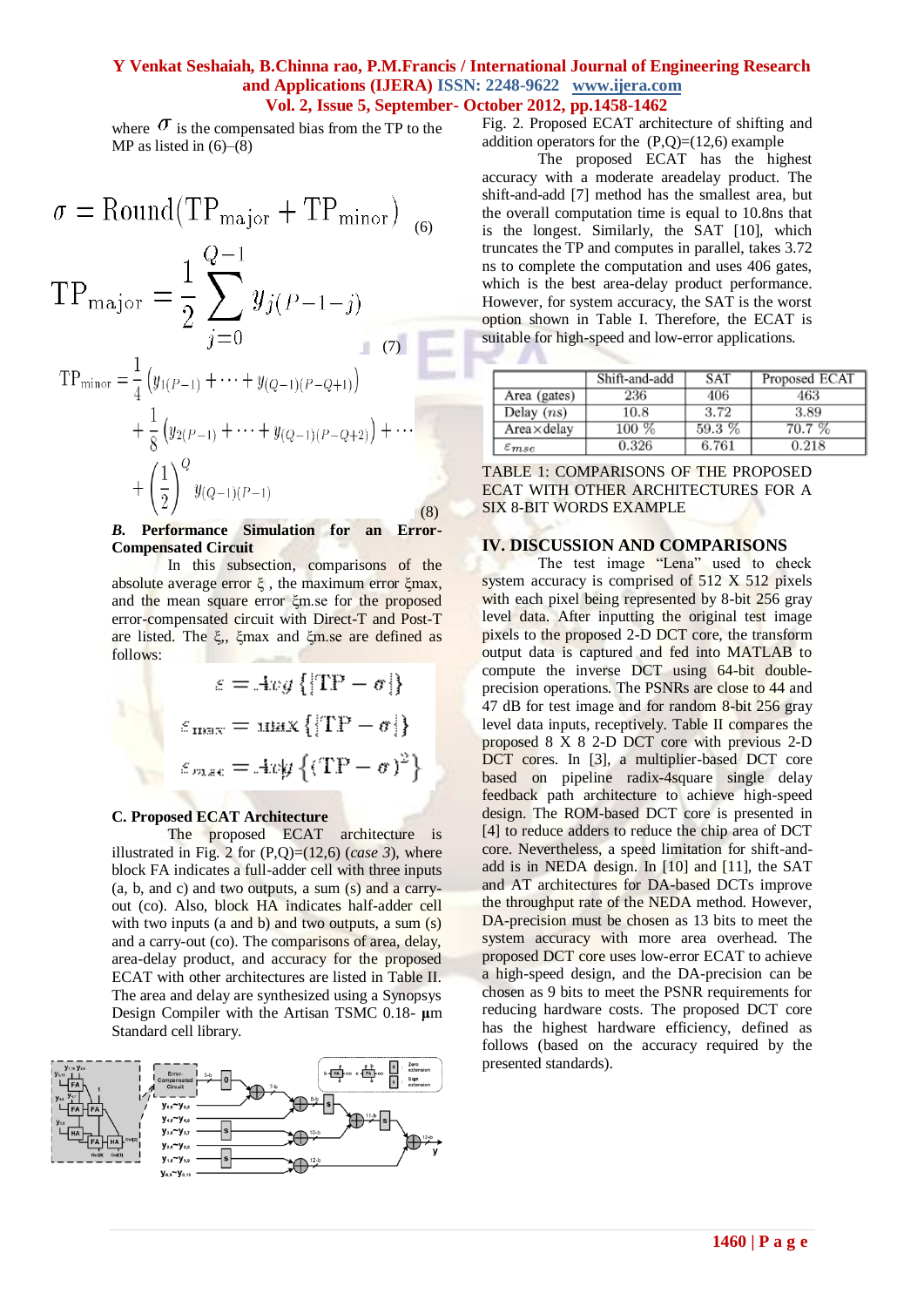## **Y Venkat Seshaiah, B.Chinna rao, P.M.Francis / International Journal of Engineering Research and Applications (IJERA) ISSN: 2248-9622 www.ijera.com Vol. 2, Issue 5, September- October 2012, pp.1458-1462**

|                                             | Lin et al. [3]   | Uramoto et al. [4] | Shams et al. [7]  | Chungan et al. [10] | Huang et al. [11] | Proposed     |
|---------------------------------------------|------------------|--------------------|-------------------|---------------------|-------------------|--------------|
| Architecture                                | Multiplier-based | ROM-based          | NEDA              | DA-based            | DA-based          | DA-based     |
| Technology                                  | $0.13 \mu$ mm    | $0.8 \mu m$        | $0.18 \mu m$      | $0.18 \mu m$        | $0.18 \mu m$      | $0.18 \mu m$ |
| Multipliers/ROMs                            | 1/0              | 0/256              | 00                | 00                  | 00                | $00\,$       |
| Adders                                      | 26               | 16                 | 92                | 12+18ALU*+16SAT     | 50+16AT           | 46+16 ECAT*  |
| DA-precision                                |                  |                    | 12 bits           | 13 bits             | 13 bits           | 9 bits       |
| Throughput Rate (pels/sec)                  | 100 M            | 100 M              | 77 M <sup>†</sup> | 250 M               | 400 M             | 1 G          |
| Gate Counts(NAND2) <sup>1</sup>             | 60 K             | 25.5 K             | 22.5 K            | 27.8 K              | 39.8 K            | 22.2 K       |
| Hardware Efficiency                         | 1,6              | 3.92               | 3.42              |                     | 10.05             | 45           |
| Accuracy<br>(CCITT <sup>o</sup> Compatible) | Yes              | Yes                | Yes               | NA                  | NA                | Yes          |

TABLE II :COMPARISONS OF DIFFERENT 2-D DCT ARCHITECTURES WITH THE PROPOSED **ARCHITECTURE** 



Fig. 3. Architecture of the proposed 1-D 8-point DCT

| <b>Characteristics</b> |                                                                 |  |  |
|------------------------|-----------------------------------------------------------------|--|--|
| <b>Technology</b>      | $0.18 \mu m$                                                    |  |  |
| <b>Supply Power</b>    | 1.8V                                                            |  |  |
| Die Size               | 690 µm x 683 µm                                                 |  |  |
| <b>Gate Count</b>      | 22.2K                                                           |  |  |
| Max Freg.              | 125 MHz                                                         |  |  |
| Power                  | 39 mW @125MHz<br>(Max. Freq.)<br>8.6 mW @ 25MHz<br>(HDTV Spec.) |  |  |

Fig. 4. Core layout and characteristics

Furthermore, the proposed 2-D DCT core synthesized by using Xilinx ISE 9.1, and the Xilinx XC2VP30 FPGA can achieve 792 mega pixels per second (M-pels/sec) throughput rate (up to about 7 folds of previous work [16]). Table III compares the proposed 2-D DCT core with previous FPGA implementations.

| FPGA-Chip             | XC2VP30 |      |          | XC3S200 |          |  |
|-----------------------|---------|------|----------|---------|----------|--|
| Architecture          | [15]    | [16] | Proposed | [17]    | Proposed |  |
| # of 4 input LUTs     | 10310   | 2618 | 2990     | 2271    | 2847     |  |
| # of Slices           | 5729    | 2823 | 1872     | 1221    | 1585     |  |
| # of Slice Flip Flops | 3736    | 3431 | 1837     | 616     | 1817     |  |
| Clock Freq. (MHz)     | 149     | 107  | 99       | 50      | 61       |  |
| Throughput (M-pels/s) | 149     | 107  | 792      | 400     | 488      |  |
| Power (mW)            | N/A     | N/A  | 166.8    | 281     | 91       |  |

TABLE III: COMPARISONS OF 2-D DCT ARCHITECTURES IN FPGAS

## **IV.RESULTS AND DISCUSSION**

The 8-point 1-D DCT architecture and the implementation were discussed in the previous chapters. Now this chapter deals with the simulation and synthesis results of the implemented 1-D 8-point DCT. Here ModelSim tool is used in order to simulate the design and checks the functionality of the design. Once the functional verification is done, the design will be taken to the Xilinx tool for Synthesis process and the net-list generation.

## *Simulation Result:*

| DA 2D DCT TOP LEVEL            |                 |       |        |      |        |
|--------------------------------|-----------------|-------|--------|------|--------|
|                                |                 |       |        |      |        |
| /DA_2DDCT/CLK                  | St <sub>1</sub> |       |        |      |        |
| /DA_2DDCT/RST                  | St <sub>0</sub> |       |        |      |        |
| /DA_2DDCT/X0<br>Ŧ.             |                 |       |        | 12   |        |
| /DA_2DDCT/X1<br>Ŧ.             | $-103$          | (-103 |        | -167 |        |
| /DA_2DDCT/X2<br>٠.             | 102             | itoz  |        | 121  |        |
| /DA_2DDCT/X3<br>$+ -$          | -57             | 57    |        | 59   |        |
| /DA_2DDCT/X4<br>$+ -$          | 56              | 56    |        | -255 |        |
| /DA_2DDCT/X5<br>Ŧ.             | $-31$           | -31   |        | -125 |        |
| /DA_2DDCT/X6<br>H.             | 30              | ļ30   |        | σ    |        |
| /DA_2DDCT/X7<br>Ŧ.             | $-1$            | π     |        | 68   |        |
| /DA_2DDCT/Z0<br>$+ -$          | $-6$            | л     | Ŧ      |      | -423   |
| /DA_2DDCT/Z1<br>$+1$           | $-219$          | 'n    | $-219$ |      | $-101$ |
| /DA_2DDCT/Z2<br>$\blacksquare$ | $-26$           | ŋ     | $-26$  |      | 347    |
| /DA_2DDCT/Z3<br>$+$            | -586            | ij.   | -586   |      | 006    |
| /DA_2DDCT/Z4<br>Ŧ.             | -5              | 'n    | Œ      |      | -741   |
| /DA_2DDCT/Z5<br>$+$            | $-458$          | 'n    | $-458$ |      | 179    |
| /DA_2DDCT/Z6<br>$+1$           | $-156$          | Ō     | $-156$ |      | -332   |
| /DA 2DDCT/Z7<br>$\overline{+}$ | 16              | 'n    | īδ     |      | 384    |

Fig : Simulation results of Distributed Arithmatic DCT

## **V. CONCLUSION**

In this brief, a high-speed and low-error 8 X 8 2-D DCT design with ECAT is proposed to improve the throughput rate significantly up to about 13 folds at high compression rates by operating the shifting and addition in parallel. Furthermore, the proposed error-compensated circuit alleviates the truncation error in ECAT. In this way, the DAprecision can be chosen as 9 bits instead of 12 bits so as to meet the PSNR requirements. Thus, the proposed DCT core has the highest hardware efficiency than those in previous works for the same PSNR requirements. Finally, an area-efficient 2-D DCT core is implemented using a TSMC 0.18- μm process, and the maximum throughput rate is 1 Gpels/s. In summary, the proposed architecture is